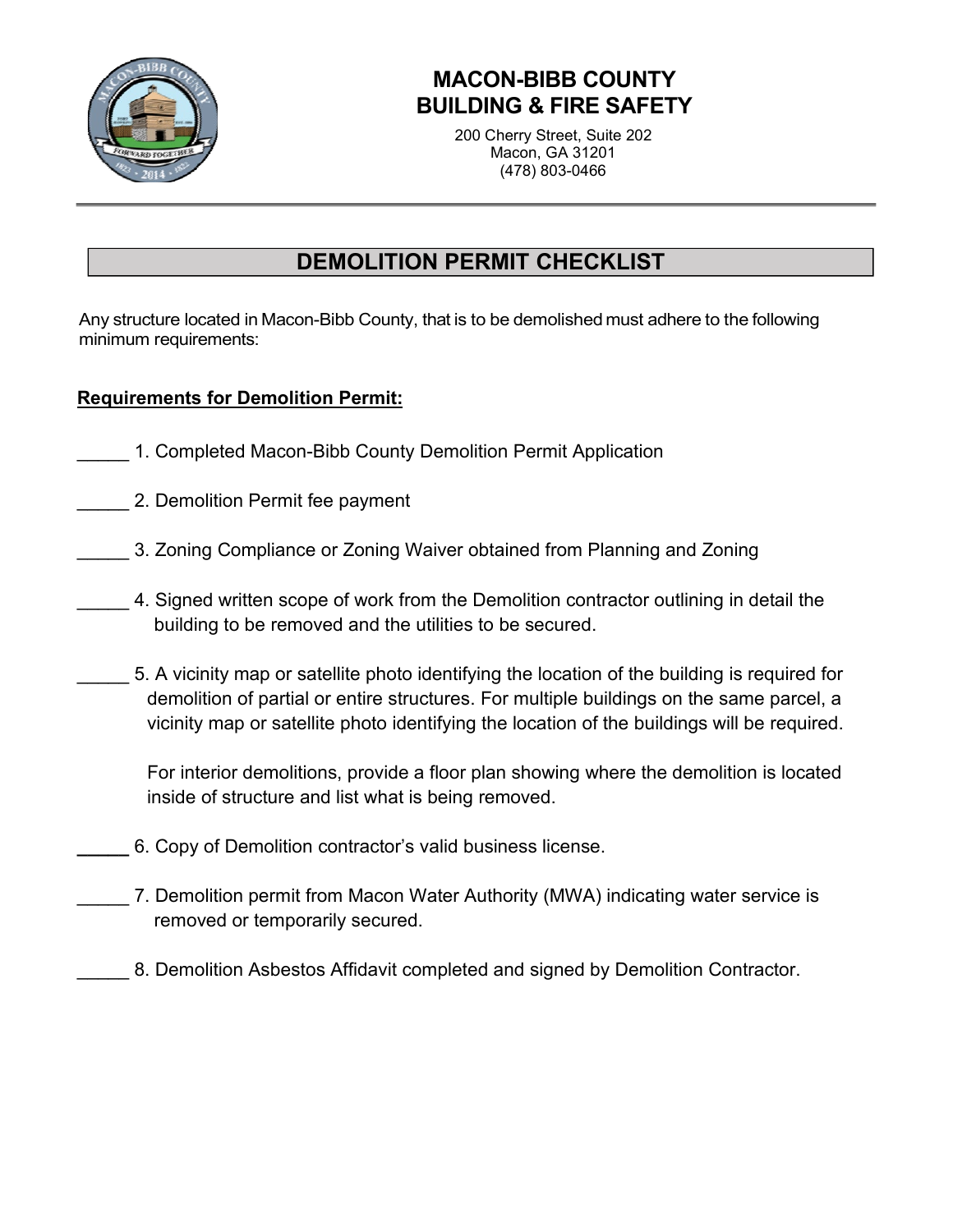|                                |                                                                                                                                                                                                                                                                                   |                        |  | (478) 803-0470 |  |                                    |  |
|--------------------------------|-----------------------------------------------------------------------------------------------------------------------------------------------------------------------------------------------------------------------------------------------------------------------------------|------------------------|--|----------------|--|------------------------------------|--|
|                                | <b>DEMOLITION PERMIT APPLICATION</b>                                                                                                                                                                                                                                              |                        |  |                |  |                                    |  |
|                                | Site Information: $\square$ Residential                                                                                                                                                                                                                                           | $\Box$ Non-Residential |  |                |  |                                    |  |
|                                | Demolition of: □*Entire Structure □ Part of Structure Only □ Interior Only                                                                                                                                                                                                        |                        |  |                |  |                                    |  |
|                                | *Any building over one story in height shall require a pre-inspection and post inspection.                                                                                                                                                                                        |                        |  |                |  |                                    |  |
|                                |                                                                                                                                                                                                                                                                                   |                        |  |                |  | <u>Lot:_______________</u>         |  |
|                                |                                                                                                                                                                                                                                                                                   |                        |  |                |  |                                    |  |
|                                | No. of Units: No. of Stories: No. of Stories: No. of Rooms: No. of Demolition Cost: \$                                                                                                                                                                                            |                        |  |                |  |                                    |  |
| SITE INFORMATION               | Which utilities will be disconnected: $\Box$ Gas $\Box$ Sewer $\Box$ Septic Tank $\Box$ Electrical $\Box$ Water                                                                                                                                                                   |                        |  |                |  |                                    |  |
|                                | Proposed Date of Demolition: Communication Communication Communication Communication Communication Communication                                                                                                                                                                  |                        |  |                |  |                                    |  |
|                                | building, an Asbestos Contracting License and the Notification of Asbestos Renovation, Encapsulation, or<br>Demolition from the Georgia Department of Natural Resources, Asbestos Licensing and Certification Unit,<br><b>Environmental Protection Division must be provided.</b> |                        |  |                |  |                                    |  |
|                                |                                                                                                                                                                                                                                                                                   |                        |  |                |  |                                    |  |
| 뜺<br>$\overline{\vphantom{a}}$ | Owner Mailing Address: ____                                                                                                                                                                                                                                                       |                        |  |                |  |                                    |  |
| δŇ                             |                                                                                                                                                                                                                                                                                   |                        |  |                |  |                                    |  |
|                                |                                                                                                                                                                                                                                                                                   |                        |  |                |  |                                    |  |
|                                | Mailing Address: Universe and Address and Address and Address and Address and Address and Address and Address                                                                                                                                                                     |                        |  |                |  |                                    |  |
| <b>CONTRACTOR</b>              |                                                                                                                                                                                                                                                                                   |                        |  |                |  |                                    |  |
|                                | Business License #: <u>contract and a series and Email:</u> Contract and Theorem and Theorem 2014 and 2014 and 2014 and                                                                                                                                                           |                        |  |                |  |                                    |  |
|                                | I hereby certify that the site described herein will be constructed and/or used in accordance with all applicable zoning<br>ordinances and laws governing Business Development Services for Macon-Bibb County.                                                                    |                        |  |                |  |                                    |  |
|                                |                                                                                                                                                                                                                                                                                   |                        |  |                |  | Date: ____________________________ |  |
|                                | BUILDING DEPT SECTION (To be completed by staff):                                                                                                                                                                                                                                 |                        |  |                |  |                                    |  |
|                                | Total Permit Fee: \$ _____________Date:___________Permit #:______________Permit Tech: _______________                                                                                                                                                                             |                        |  |                |  |                                    |  |